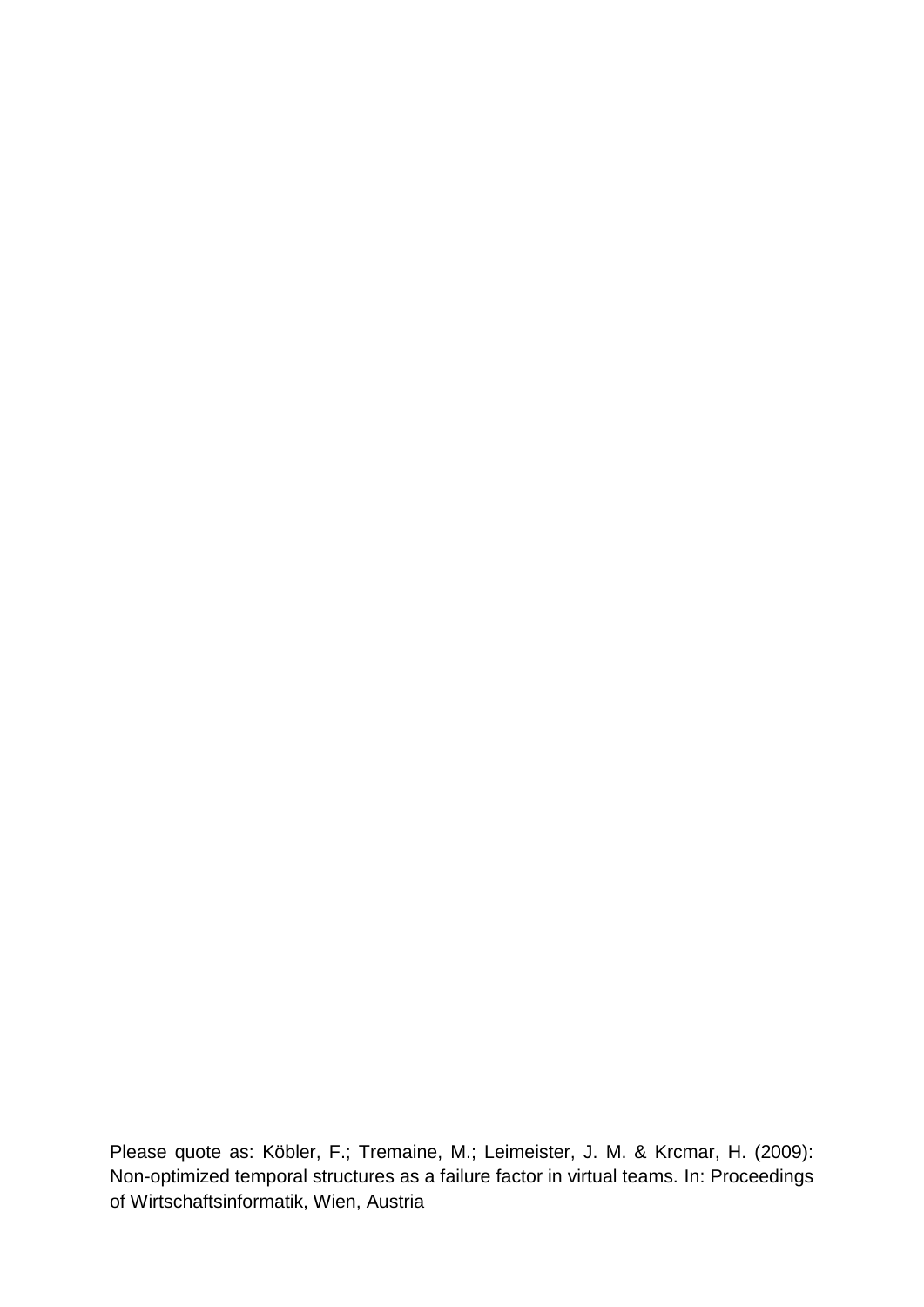# **NON-OPTIMIZED TEMPORAL STRUCTURES AS A FAILURE FACTOR IN VIRTUAL TEAMS**

# Felix Köbler<sup>1</sup>, Marilyn Tremaine<sup>2</sup>, Jan Marco Leimeister<sup>3</sup>, Helmut Krcmar4

#### *Abstract*

*Despite the expected benefits of global virtual teams, their performance has been spotty and management continues to search for reasons why these teams fail. This work addresses this issue by performing a longitudinal case study of two virtual teams in order to uncover why one was more successful than the other. The study found that a key factor for one team's poor performance was the entrainment of the temporal norms of both the countries and the social situations of the members that reduced the available real time meeting space to zero.* 

#### **1. Introduction**

 $\overline{a}$ 

A number of co-occurring factors have led to the development of global software teams. These include the exponential development and diffusion of communication and collaboration technology, the availability of well-educated software personnel in countries where the cost of labour is far below that of western countries, the growth of multi-national organisations with large amounts of investment capital, the flexibility of government policies that encouraged investment in offshore projects and the emergence of new global markets that led to an organisation's desire to establish a workforce in the emerging market countries. One answer to these changes is a team-based concept the virtual team [12]. A virtual team is defined as a set of geographically dispersed knowledge workers that interact through interdependent communication and coordination processes. These processes are facilitated through information and communication technologies, to achieve a specific goal in an environment that is affected by physical (space and time) and social (organisation and culture) dimensions [7] [22]. Virtual teams are said to combine flexibility, responsiveness, lower labour costs, specific task foci and improved resource utilisation necessary to survive and gain competitive advantage in today's turbulent, and dynamic, global business environments [15] [16] [19] [21] [22] [24] [27]. In addition to these factors, there exists the underlying belief that much technical work can be adequately pre-specified so that virtual distributed teams are a successful and

<sup>1</sup> Chair for Information Systems, Technische Universität München, Boltzmannstr. 3, 85748 Garching, Germany, felix.koebler@in.tum.de

<sup>2</sup> CAIP - Center for Advanced Information Processing, Rutgers University, 96 Freylinghuysen Road, Piscataway, NJ 08854-8088, USA, tremaine@caip.rutgerrs.edu

<sup>3</sup> Chair for Information Systems, Universität Kassel, Nora-Platiel-Str. 4, 34127 Kassel, leimeister@unikassel.de

<sup>4</sup> Chair for Information Systems, Technische Universität München, Boltzmannstr. 3, 85748 Garching, Germany, krcmar@in.tum.de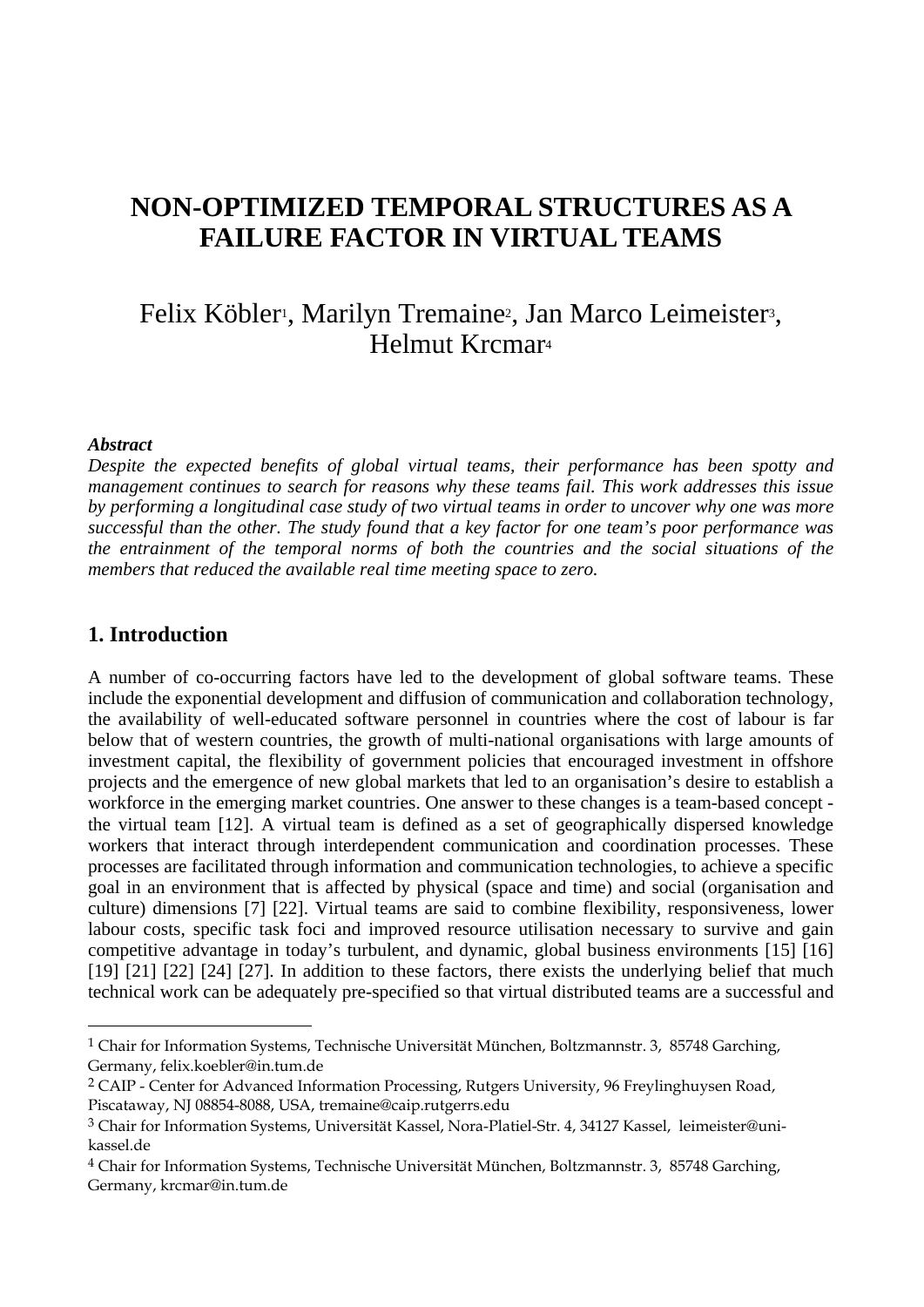cost effective strategy [3]. However, the expected benefits from global software development teams have not always been achieved [4] [6]. Virtual distributed teams are found to cause significant leadership and organisational challenges, for example, a loss of trust arising from cultural misunderstandings, large communication difficulties as a result of both language differences and inexact work specifications [16] and work overloads caused by time zone differences [18]. Studies have shown that some teams work and achieve their desired goals, but that others are bogged down in problems [17]. Thus, it is important to know what causes failures in virtual teams in order to avoid such pitfalls.

This work investigates possible causes for failures through a longitudinal study of two virtual teams, one which has maintained its momentum upon becoming virtual and the other which has not. The teams have many characteristics in common, in particular, the same manager and a similar membership composition. Additionally, both teams were running successfully in face-to-face mode until relocation of the team manager caused the teams to become virtual. The case study performs an ethnographic analysis of the two teams and carries out explanation building on multiple dimensions to determine what characteristics of the teams might have led to their success and failure [10] [11] [26]. The analysis is one of hypotheses building from information captured on the organisation, communication, member characteristics and management of each team. One surprisingly simple failure factor that the analysis uncovered was the failure of the unsuccessful team to find a suitable meeting time.

The paper is organized as follows: First, a review of current research on temporal structures and norms and their entrainment of individuals is presented along with a small number of studies that have looked at the influence of time zone differences on virtual team environments. This is followed by a detailed description of the two teams involved in this case study. The data collection and explanation building approach is then described followed by a presentation of the study's findings. The implication of the findings for virtual team management follows, and the paper concludes with the limitations of the research method chosen and a statement of the research's contribution.

## **2. Related work**

Because teams are increasingly spread over different time zones, coordination and control problems arise that are related to the decreasing amount of temporal overlap between team member's working hours [5]. This is referred to as the *temporal distance* between team units. The impact of temporal distance on personal life disruption has been found to be significant [9]. A second body of literature deals not with temporal distances but with the inherent temporal structures and norms that have been found to impact organizations. These structures and norms have been found to inadvertently interact with each other creating significant work interruptions and conflicts across organisational units [1] [2]. If such impacts are found in co-located units, it can be hypothesized that such temporal structures and norms are likely to differ widely between locations that are not temporally co-located and to therefore impact the temporal distance between members of a virtual team even more. Table 1 presents definitions and examples of temporal norms that are commonly found in organisations.

| Term             | <b>Definition</b>                                                                                                 | <b>Example</b>                                                                                                     |
|------------------|-------------------------------------------------------------------------------------------------------------------|--------------------------------------------------------------------------------------------------------------------|
| Temporal<br>Norm | Culturally unstated time lags or time usage, created and<br>accepted by a large group of members in human society | The normal promotion time in<br>Company A is three years;<br>Meetings never last more than 1<br>hour in Company B. |
| Temporal         | Patterned organization of time, used by humans to help                                                            | Status meetings take place every                                                                                   |
| Structure        | them manage, comprehend or coordinate their use of time.                                                          | Monday at 5 PM                                                                                                     |
|                  | This pattern can be an individually created pattern or one                                                        |                                                                                                                    |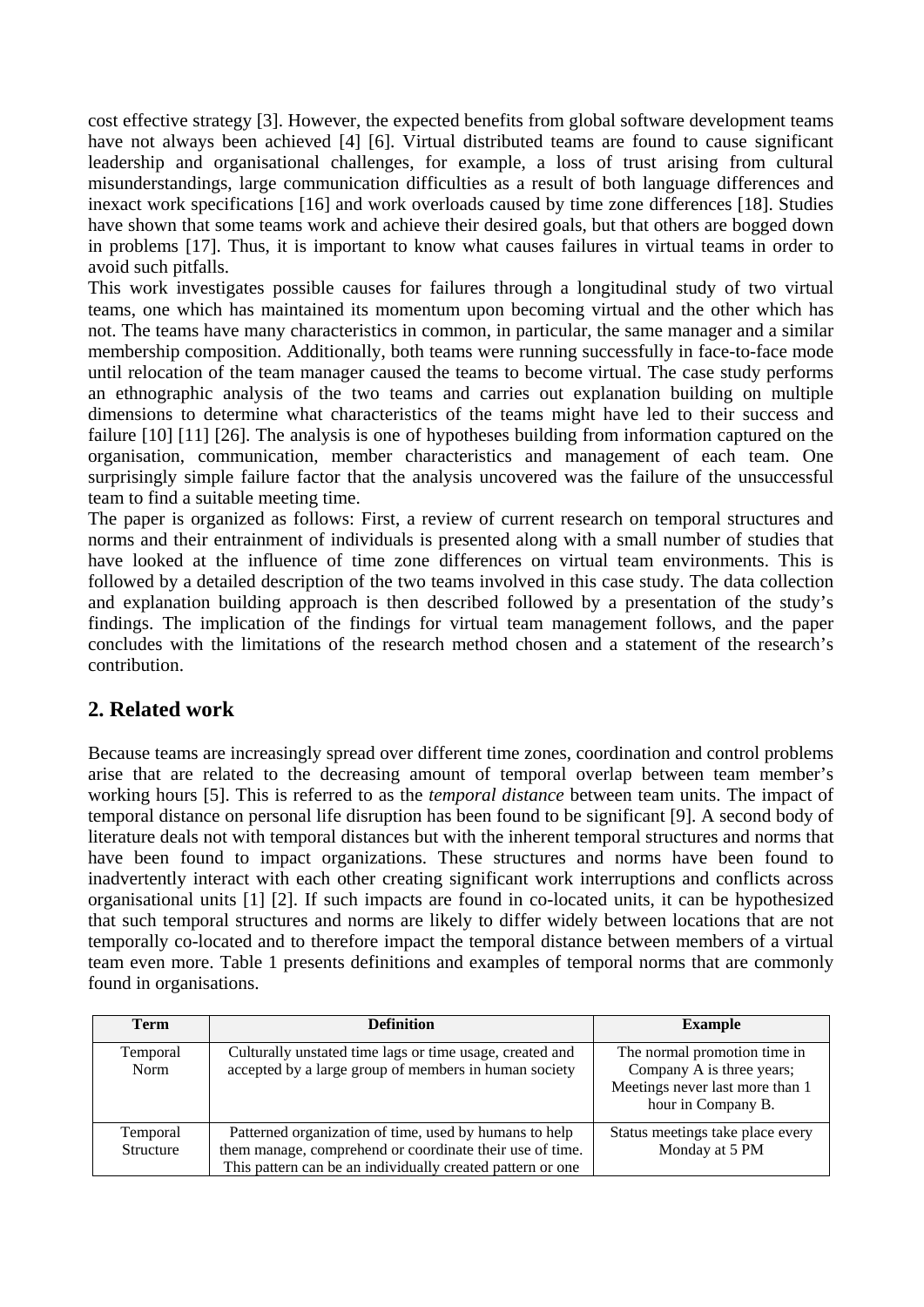|                | agreed upon by a larger group of individuals.            |                              |
|----------------|----------------------------------------------------------|------------------------------|
| Socio-temporal | Socially-based temporal norms, adopted by a large group  | Individuals never work on    |
| Norm           | of individuals, usually part of a culture or sub-culture | Saturday (Sabbath) in Israel |

**Table 1: Definitions of the terms in adaptation of Wu [25]** 

Im et al. [14] in his investigation of a global software development team, found that the team gradually evolved a set of temporal boundaries and time management practices that helped the team coordinate itself asynchronously and cope with locally entraining temporal structures. Edensor [8] demonstrates that nationalities have well defined temporalities that are found in the institutional times and everyday routines of each country. Thus, anytime a temporal distance crosses national boundaries, this crossing alone is likely to impact coordination simply because of team members' different senses of time and time rhythms that are found in each country. In particular, if there is a need for real-time communication, the temporal overlap is likely to be even less than the temporal distance suggests. This work will focus on the impact of nationally driven and personal temporal structures becoming an important factor in the ability for the temporally distant teams studied to establish real time meetings.

## **3. Research Entities**

The research case is built on two virtually distributed teams, the Research Instrument team (RIteam) and the Software Development team (SD-team). The RI-team is defined as the successful team. The SD-team is labelled as the unsuccessful team. Both teams were academic research teams that met weekly in a university conference room. Both teams consisted of graduate students and a faculty member who guided the activities of the teams. The teams went virtual when the leader of the two teams took a sabbatical in Europe for one year. It was arranged to continue the once a week research meeting with each team via a voice over IP setup. The teams met virtually from May 2006 until May 2007.

## **3.1. The Research Instrument Team**

Historically the RI-team emerged out of a doctoral research seminar. A sub group formed in January 2006, that began having additional meetings that focused on studying global software development. This sub group consisted of four members, two faculty and two graduate students. The team leader was the advisor of both graduate students. Face-to-face meetings were held weekly for two hours in a university seminar room. Occasionally, a rotational sequence between the three universities involved in the research facilitated the participation of the team members in meetings, as team members were distributed over a 200  $km^2$  area. The advisor met separately each week with each of the Ph.D. students. The RI-team's gender was equally divided (one female and male Ph.D. student), one female professor (the thesis advisor) and one male professor (who served as an external member on the students' thesis committees). The team was headed by the female professor with the support of the male professor. The team is dominated by American culture, with one exception; the female Ph.D. student is from mainland China although she had been in the U.S. for six years at the beginning of this study.

The key research activity of the RI-team was in conducting interviews and a survey within a Fortune 100 company. As such, this team focused much time on the development of their measurement tools, e.g., the interview guide and the survey. The original purpose of the RI-team was to generate research that formed two theses and a series of journal and conference publications. Only one of the team members is tenured so that publications in good places are very important to all team members. The team focused on one company initially but has now expanded to conduct research in multiple companies. The team continues to work together on new research questions that arose while conducting the original research.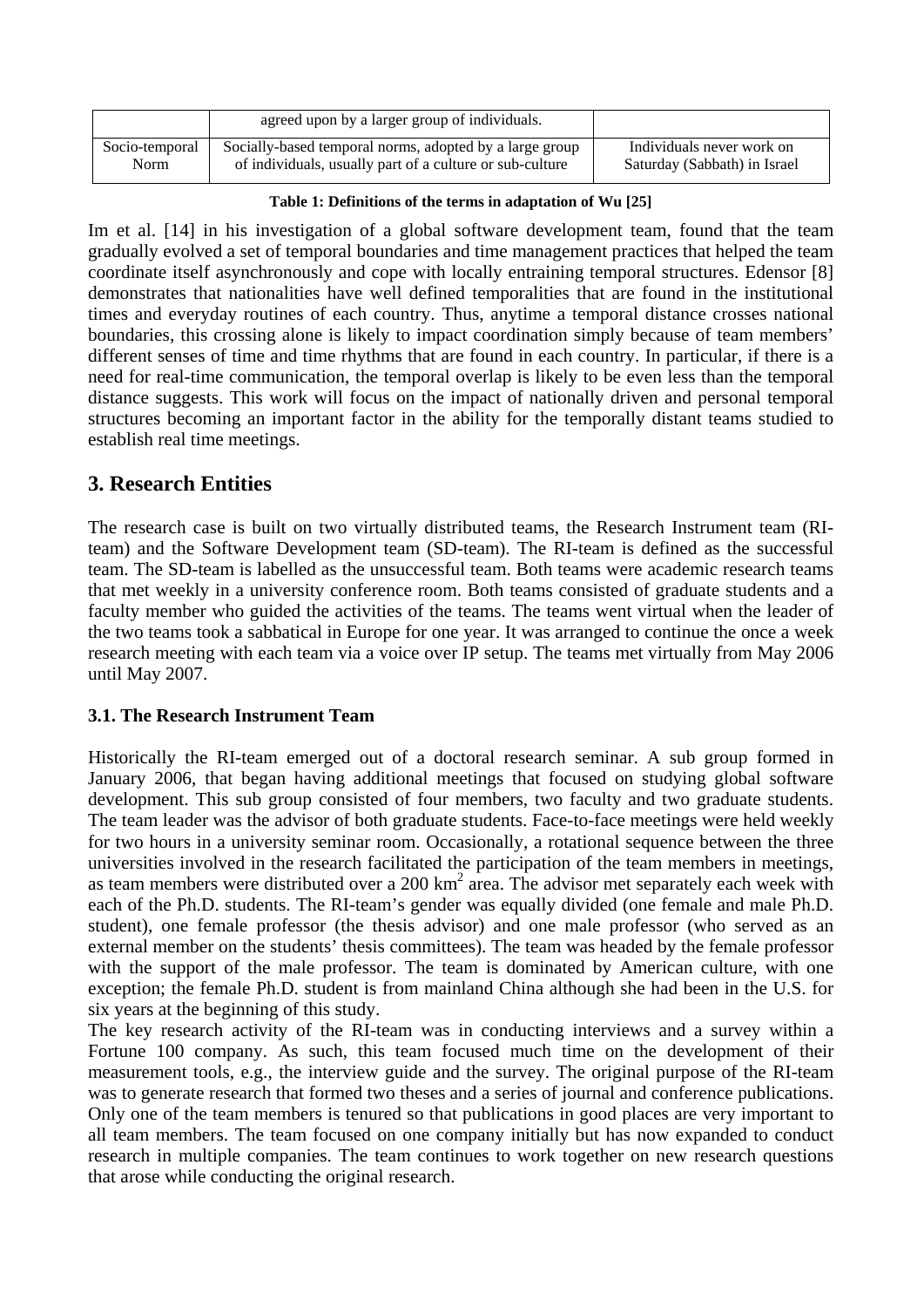### **3.2. The Software Development Team**

The SD-team began its existence in November 2003. The focus of the SD-team project was to develop a portable interface that read online information to blind users, that was cheap to buy and that was easy to use. This interactive system for visually impaired/blind users would allow users to listen to online newspaper articles and books through a personal data assistant and to manage their daily schedule and address book. The research also supported two Ph.D. dissertations of team members. The advisor met separately weekly with each of the Ph.D. students. Because of additional interest in the project from two Master's students, a research team was formed to focus on developing the browsing tool in a form that was robust enough to allow a public downloadable release of the system. The team met two hours weekly in the evenings in a conference room at the university. All team members were part of the same university and lived close enough to the university to make the commute to the meeting comfortable.

This team was very social and occasionally set up additional social nights in which team members were joined by their significant others for dinner. Pizza and soda were served at all meetings and individuals took on rotating responsibility for bringing the food to the meetings. From the starting point of team formation, the SD-team consisted of five members. Two of the team members were Ph.D. students (one Chinese female and one American male). Two of the team members were Master's students (both were American males). The team leader (professor) was female. One of the Master's students was motor-disabled and came to the meeting with a special van and a motorised wheel chair.

Additional to shared tasks such as web page design and research paper writing, the team members can be divided around two centres of activities: (1) software development and (2) user interface design. The software development unit contained three individuals: a junior (male Master's student) and senior software developer (male Ph.D. student) and a web developer who was also occasionally occupied with software development tasks (male Master's student). The interface design unit consisted of a user interface designer who was occasionally occupied with web development tasks (female Ph.D. student) and the team leader (female professor).

It should be noted that unlike the work conducted with the RI-team, the two Ph.D. students on the project were working on theses that were related to the project but neither fully needed the project for the completion of their research. The major motivation for this project was to develop a usable system for the blind.

## **4. Research Methodology**

The longitudinal case study used inductively interpretive hypothesis generation and an explanation building process following the descriptions of Glaser and Strauss [11], Yin [26] and Eisenhardt [10]. The starting point of the theory building, is as close as possible to the ideal of no theory under consideration and no hypotheses to test on the specific case [10]. For the initial semi-structured interview with the manager, an interview guideline was iteratively created. The initial interview guideline consisted of four main question types: organisational, leadership/managerial, motivational and course/process. These question types later outlined the dimensions of the analysis framework, which developed a grouping of findings around the question types possible. The interview and discussions with the manager generated macro-organisational and -managerial information for both teams. The information was used to sharpen the dimensions of the analysis framework and to add or delete questions to create a new interview guideline. After the initial interview, findings were clustered around 12 dimensions: (1) team organisation, (2) sub team formation, (3) management style, (4) team processes, (5) communication technology, (6) member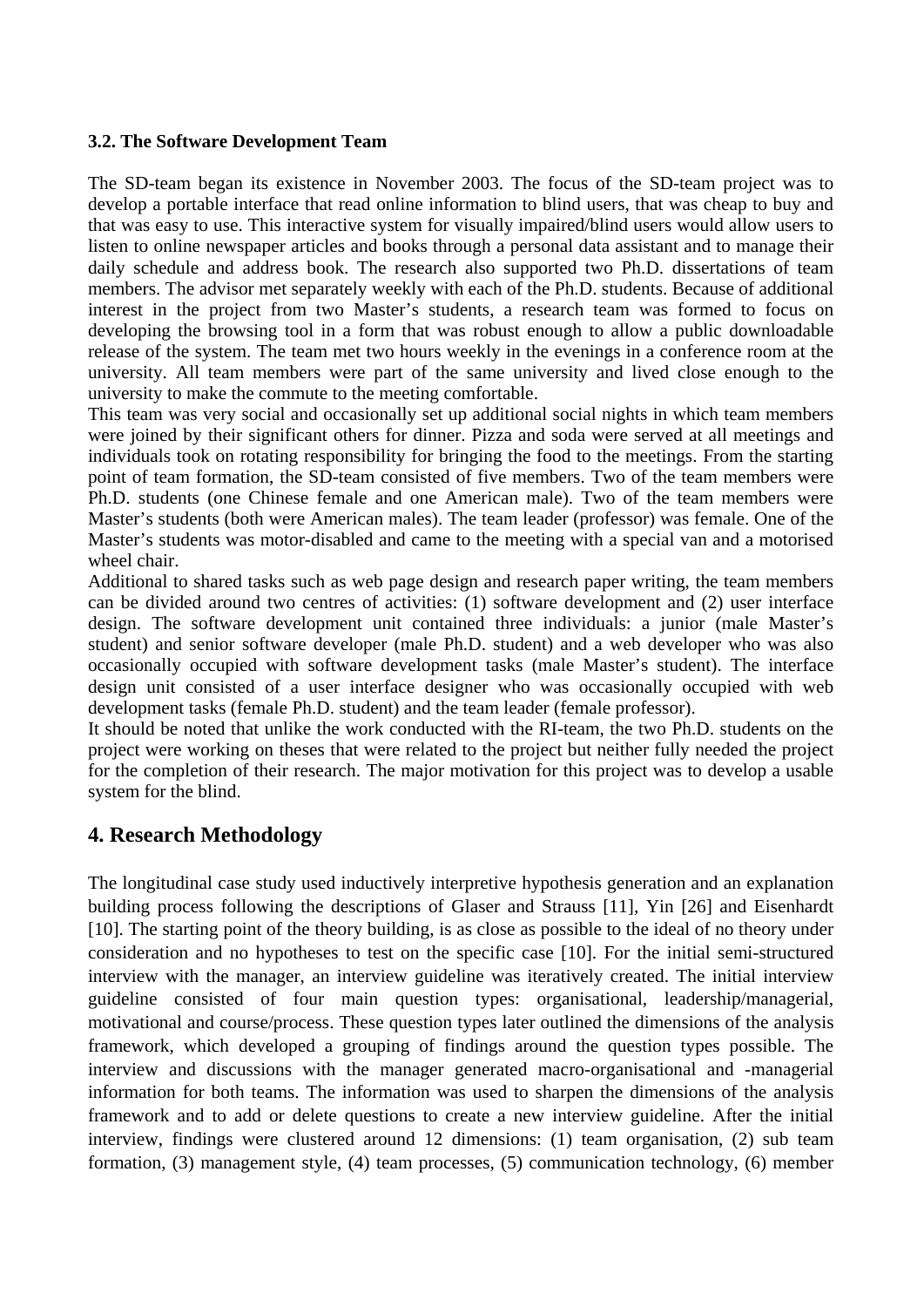motivation, (7) amount/type planning, (8) member contributions, (9) inter-member trust, (10) socialization practices, (11) team culture and (12) time behaviours. Each conducted interview and its analysis served as input to sharpen the above dimensions and refine the interview guideline for subsequent interviews, which questioned prior found evidence.

Interviewed team members frequently used words, phrases and stories, which played a key part in the identification of the concepts and themes that integrated the data into the framework being constructed [20]. After each interview the researcher listened to the recorded interview, created transcriptions and formed hypotheses, which linked data to the prior propositions. Generated hypotheses were grouped into the dimensions of the framework as nullifying and supporting information was collected. Each forming hypotheses was marked with the team's and respondent's name, to trace the information stream. Hypotheses either explained the success or the failure of both teams. Evidence hypothesising the failure of a virtual team came primarily from SD-team interview data, while success explaining evidence was derived from RI-team interview data. In some cases, the findings in the failing team amplified findings of success in the successful team, and vice versa. This process was continued until all interviews were conducted and analysed and a level of theoretical saturation was established.

Before the beginning the analysis of the data, three assumptions needed to be clarified: (1) the assumption that one team was a success and the other a failure; (2) the assumption that the teams were similar in makeup; and (3) the assumption that the tasks accomplished by the teams were similar in complexity. The latter two assumptions need to be justified because it can be argued that inherent team differences in their composition or tasks could have caused one virtual team to fail rather than what is being argued in this paper, the impact of the non-optimized overlap of temporal norms. The first assumption needs to be justified because the failing team did not actively fail but lost momentum. Eventually the team was shut down by its leader because of the slow product output and the lack of attendance at the real-time meetings.

Success was measured in team performance, team adherence to deadlines and team member attendance at meetings. Team performance is the ability of the team to deliver timely, high-quality products [22]. The RI-team set goals and deadlines agreed upon by all members and then worked to achieve these goals. The goals were not changed. In contrast, the SD-team set initial goals and then met and changed the goals to reduce the amount of work they needed to do to meet a deadline. After a variety of meetings in which progress was halted because key team members were not in attendance, the team leader decided in a discussion with the lead system developer to put the team meetings on hold. They have not been restarted.

The two virtual teams were chosen as research units because it was believed that they had a high overlap in management and member characteristics as described in the previous section. The key differences between the teams were the following: (1) One team had two professors and the other team had two Master's students as members. It is argued that the senior software developer replaced the role of the second professor in the SD-team because of his age and 20 year expertise associated with the task of the team. (2) The teams differed in number of members but the female Ph.D. student on the SD-team rarely attended the face-to-face meetings in the final year before the project went virtual. She never attended the virtual meetings. (3) The teams had different tasks. It is argued that both tasks required significant creativity, problem solving and detailed communication exchanges so that running either meeting virtually was difficult. The teams only differentiated in their academic orientation and work assignments. In contrast to the RI-team, where the project work was centred around two dissertation projects, the individual motivation in the SD-team was based on interest in the team task and a high level of camaraderie amongst the group members.

Table 2 shows collected and analyzed data sources that were used in conducting the case study. (Note: It was not possible to attend the SD-team meetings because at the time this project began, the SD-team was having trouble finding a viable meeting time for all members.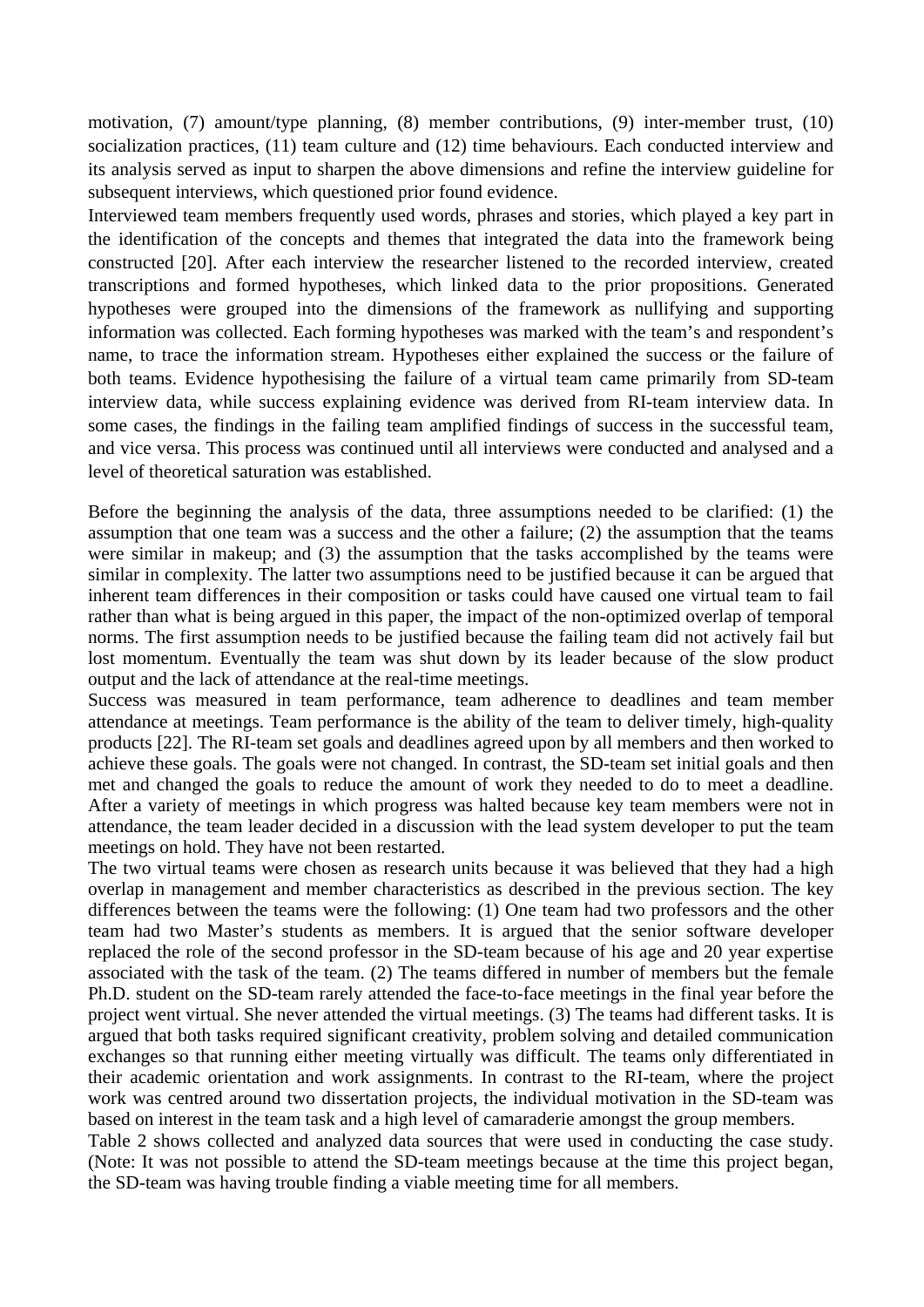|                                  | <b>Research Instrument team</b>                                                                     |                                                      | <b>Software Development team</b>                                    |
|----------------------------------|-----------------------------------------------------------------------------------------------------|------------------------------------------------------|---------------------------------------------------------------------|
| <b>Archival records</b>          | (internet-based group),<br>internet-based calendar<br>and email documents<br>$(417 \text{ emails})$ |                                                      | (internet-based group),<br>internet-based calendar                  |
| <b>Interviews</b>                | semi-structured interviews<br>(6 hours 49 minutes)                                                  | semi-structured<br>interviews (5 hours<br>2 minutes) | pre-recorded semi-<br>structured interviews<br>(3 hours 48 minutes) |
| <b>Participatory observation</b> | seven months<br>(30 hours)                                                                          |                                                      |                                                                     |

**Table 2: Data sources underlying each research unit** 

## **5. Findings**

One of the key difficulties that the SD-team was found to encounter was an inability to maintain momentum because they could not find a suitable meeting time. The support for this is presented in the next set of paragraphs.

Figure 1 displays the availability for virtual team meetings in the SD-team, while Figure 2 maps the individual availability/temporal structures for virtual team meetings in the RI-team. The patterns denote the type of availability of individuals. The upper time slot line shows the availability of the manager, while the line underneath displays the overall availability of the team members. Times are adjusted according to the underlying time difference of six hours between the manager and her team (GMT+5 – GMT-1). The data is derived from interviews, a shared online calendar of the team manager and meeting minutes of both teams.

Non-availability (leisure) status includes commuting, leisure and sleeping/recreation times of individuals (influenced by individual temporal structures and norms). The non-availability (work) describes the state of individuals being required to perform other job related activities and not being available for virtual meetings. Restricted availability includes situations in which individuals are able to join virtual meetings by aligning or changing personal temporal structures (e.g. daily life patterns such as; waking up earlier, going home from work earlier, etc.). RI-team members were able to adjust their work availability and occasionally their personal life availability to create a window of viable real time meetings.

The SD-team attempted to hold their weekly meeting on Friday at 7:00 (GMT+5) or on Wednesday at 18:00 (GMT+5). The graphical plot of individual availability on adjusted time zones shows that the 7:00 time was the only available time for virtual meetings (see Figure 1). The 18:00 time was tried, but since internet connectivity was weak at home for the team leader and since the bus and subway stopped running after midnight, the team leader refused to sleep in her office or pay for an expensive taxi in order to hold these meetings, in particular, since team members often came late to the midnight meeting because of traffic conditions they encountered.

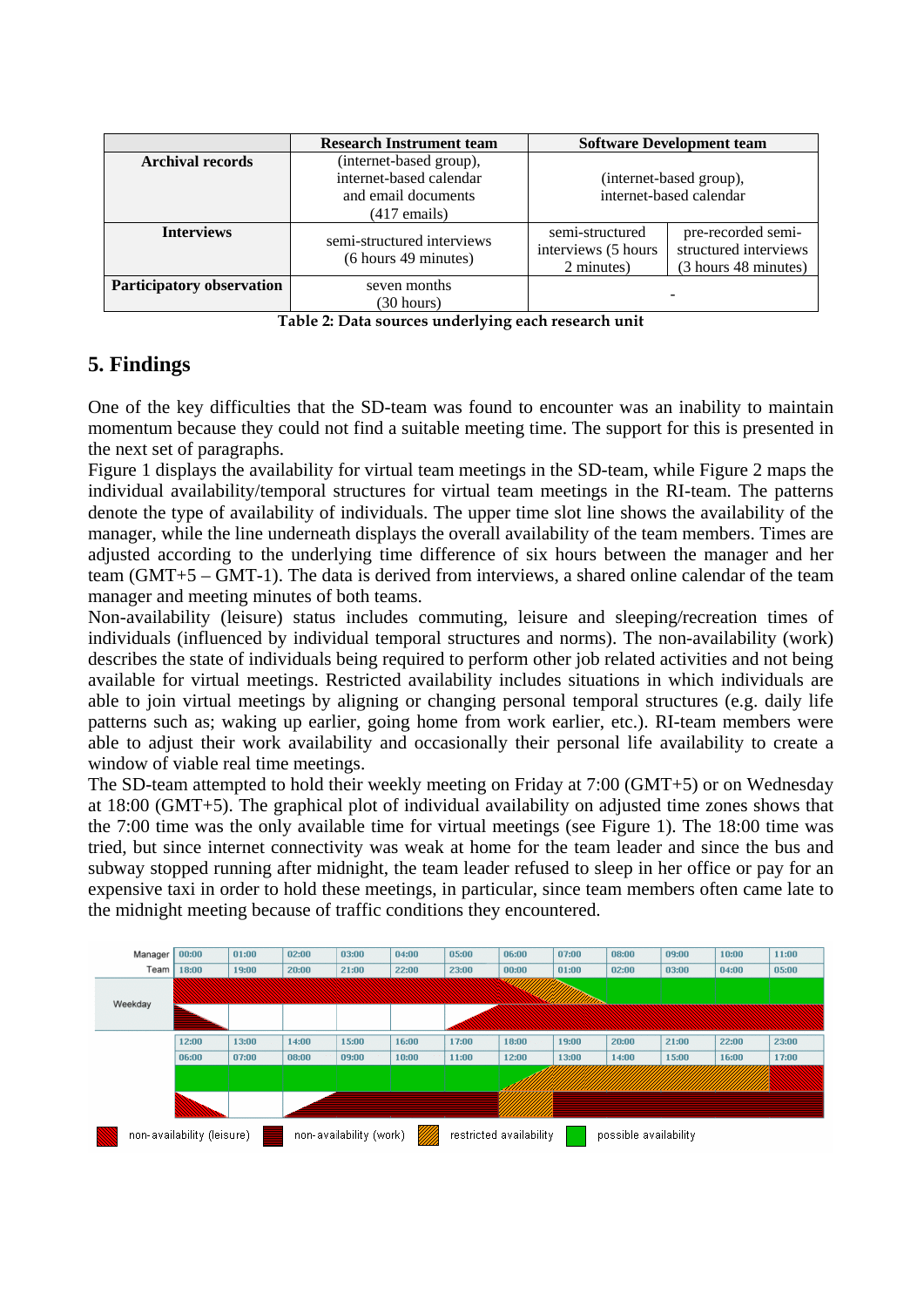#### **Figure 1: Availability of SD-team members on weekdays**

During weekdays, SD-team virtual meeting times were entrained by the different restrictive schedules of each team member. Two members had just started new employment and could not meet during their workdays. A third member was constrained by the waking time of his family because his disability required family intervention. The younger team members reported that the meeting time was too early in the morning, resulting in missed meetings. In addition, the time slot was one hour, which was further shortened by connection difficulties. In comparison the RI-team meetings lasted at least two hours (see Table 3). An analysis of the team minutes of both meetings showed that the SD-Team spent much of its time in review of what had been done so that little generation of new items was done. In contrast the RI-team spent much time generating new work and task assignments to resolve problems as they came up each week. Overall, the SD-team meetings suffered from (1) a lower degree of social and personal interaction, (2) lower social facilitation, (3) decreased exercise of managerial power and (4) decreased communication among members. A 12:00 (GMT+5) meeting was tried during the lunch break of the working team members but the constraints of other meetings at their workplace made attendance unpredictable. They were also too short. Saturday meetings were proposed but family schedules of team members made these meetings untenable.

| <b>Insufficient length of meetings</b>                                                                        |                |                                                                                |  |  |
|---------------------------------------------------------------------------------------------------------------|----------------|--------------------------------------------------------------------------------|--|--|
| Interview evidence in the SD-team                                                                             |                |                                                                                |  |  |
| representative example                                                                                        | count accepted | count rejected                                                                 |  |  |
| "I think (the meeting) was a little bit to short $()$ we did not have much                                    | Q              |                                                                                |  |  |
| time in the morning $()$ precisely one hour"                                                                  |                |                                                                                |  |  |
| Interview evidence in the RI-team                                                                             |                |                                                                                |  |  |
| representative example                                                                                        | count accepted | count rejected                                                                 |  |  |
| "Good length (of the meetings), there is a lot to cover ()"                                                   |                |                                                                                |  |  |
| Note: The count accepted column refers to the number of interview statements that supported this evidence and |                |                                                                                |  |  |
|                                                                                                               |                | the count reject column is the number of interview statements that refuted it. |  |  |
|                                                                                                               |                |                                                                                |  |  |

**Table 3: Evidence on insufficient length of meetings** 

In contrast, the team member individual time schedules in the RI-team held more possibilities for holding a virtual meeting at a time acceptable to all and with a reasonable meeting length. These meetings took place on Wednesday from  $9:00 - 11:00$  (GMT+5) /  $15:00 - 17:00$  (GMT-1). In some cases, these meetings lasted three hours.



**Figure 2: Availability of RI-team members on weekdays** 

Overall, three major differences were found between the RI-team and the SD-team in each team's willingness to establish a viable meeting time: (1) the temporal structures affecting their daily lives, (2) the volunteer character of the project that made members unwilling to adjust leisure schedules significantly and (3) low age awareness.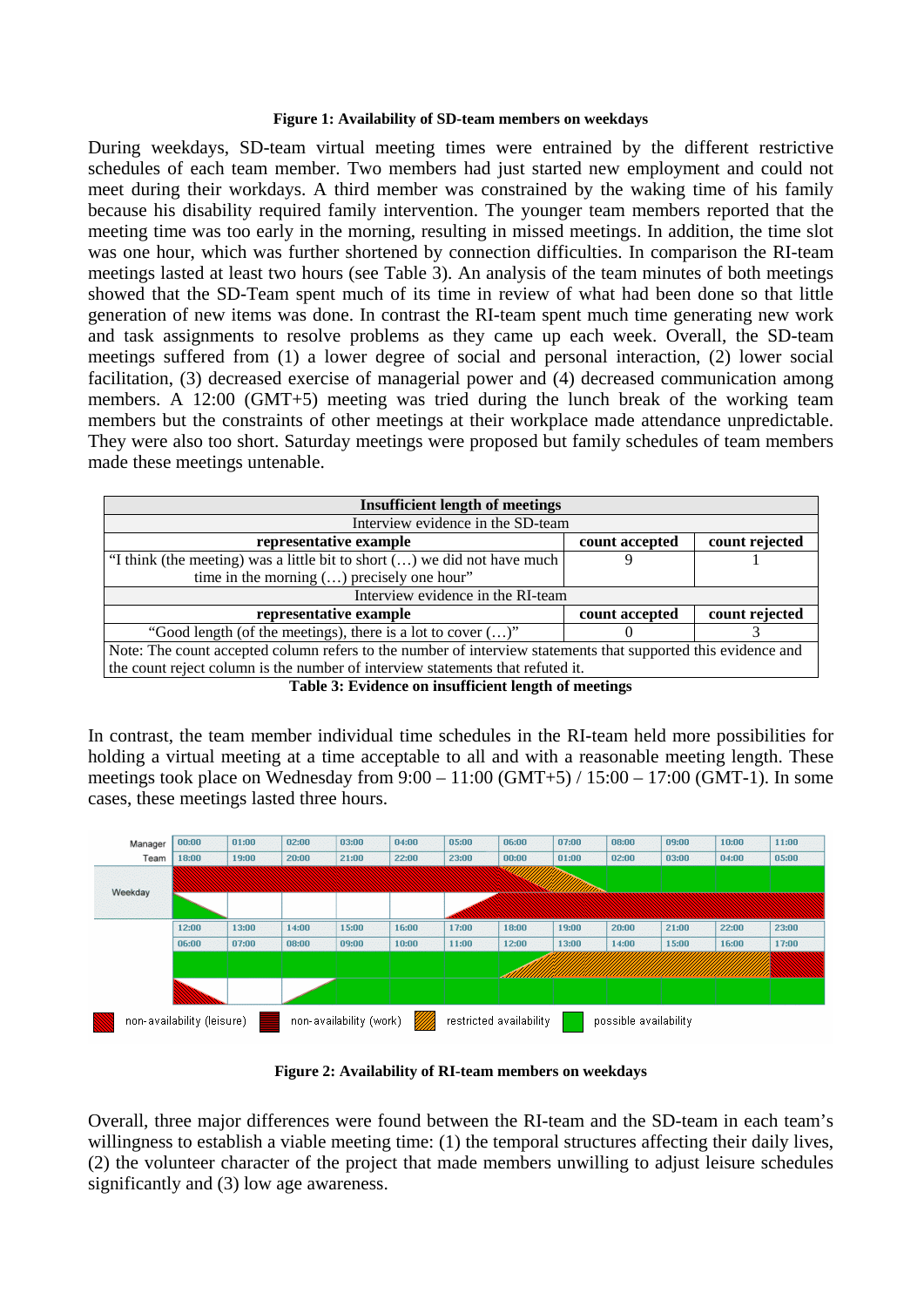It is argued that the *temporal norm effects on the daily life of team members were higher in the SDteam* (see Table 4). First, more members were constrained by their work schedules because they had less flexible schedules than the RI-team. Secondly, because workday time could not be used for meetings, the personal life schedules of the SD-team began to interfere. In particular, early mornings and Saturday afternoon meetings did not map the life style of the younger team members. At least two nationally determined temporal norms also interfered, that is, the scheduling of public transportation and office closures in European countries. Table 4 lists the number of times an interview respondent indicated that a meeting time affected one's personal schedule for both the RI and SD-teams. As can be seen, the meeting time schedule was barely mentioned by the RI-team.

| Meeting time schedule affecting on daily life                                                                 |                |                |  |
|---------------------------------------------------------------------------------------------------------------|----------------|----------------|--|
| Interview evidence in the SD-team                                                                             |                |                |  |
| representative example                                                                                        | count accepted | count rejected |  |
| "I switched my lunch hour to get to the meetings"                                                             | 10             |                |  |
| Interview evidence in the RI-team                                                                             |                |                |  |
|                                                                                                               |                |                |  |
| representative example                                                                                        | count accepted | count rejected |  |
| "It is a little bit earlier for me, but it has become a habit (meeting) so it                                 |                |                |  |
| is good for me, I got used to it"                                                                             |                |                |  |
| Note: The count accepted column refers to the number of interview statements that supported this evidence and |                |                |  |

**Table 4: Discussion on meeting time affecting on daily life** 

The second source of meeting scheduling conflict was *the nature of the temporal structure constraints on the SD-team members*. All but one member worked full time jobs and thus, their focus was on serving their employer first and the team, second. Work meetings and the use of work computers entrained members to not meet during the workday (8:00 to 18:00 GMT+5). In contrast, RI-team members were academics and the project was closely aligned to the team members' careers. Therefore, RI-team members could join virtual meetings during their official work hours without having to adapt their personal schedules for team meetings.

The third assumed reason is based on the *higher age distribution in the SD-team*. As the schedules for team meetings were significantly dominated by the manager and senior software developer, the time patterns agreed upon did not match the temporal norms of the younger members. The mismatch of scheduled virtual meetings and individual daily life patterns resulted in a low virtual meeting attendance.

Low meeting attendance was also caused by frequent changes in virtual meeting days and times in an attempt to find a suitable slot. Team members were not able to adjust personal schedules to the frequently changing virtual meeting patterns. RI-team members, in contrast, were able to adjust and align individual temporal structures on the basis of a frequent and regular meeting pattern.

## **6. Implication for the management of virtual teams**

The above described findings suggest implications for the management of virtual teams. Although employees are unlikely to skip scheduled meetings, these meetings are likely to interact with existing temporal structures and norms in an employee's life and create significant time burdens on the temporally dislocated meeting attendee. In short, an individual may be there in body, but not in mind if the temporal disruption is large enough. Therefore, managers need to gain an awareness of the temporal structures and social-temporal norms of non-collocated sites in order to guarantee acceptable meeting time overlaps. Temporally entraining structures and social-temporal norms such as public transportation schedules, personal, local and national celebrations, school schedules, traffic congestion patterns and family sleep patterns can result in severe constraints on real time meeting times. In addition, individual daily life patterns vary because of gender, age and social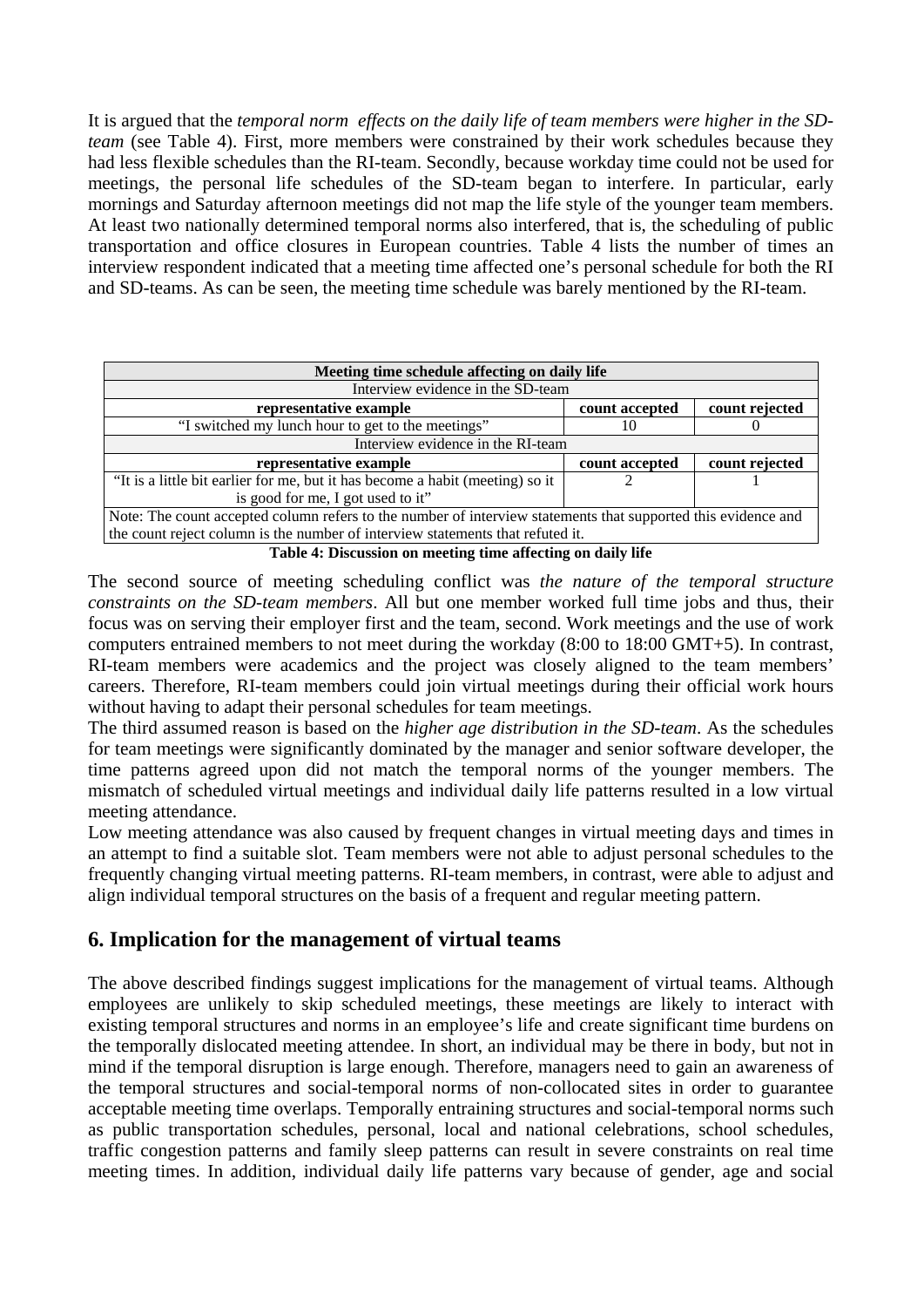group also affecting meeting attentiveness. Indeed, if anyone wishes to test this latter statement, all this person has to do is ask their graduate student to meet at 7:00. Virtual meetings for which attendance is voluntary are likely to wither if no satisfactory overlaps can be found for meetings between members.

One attempt to overcome the low temporal overlaps that occur because of large temporal distances is the creation of a bridge that helps to span the time zones [13] [18]. However, as indicated in this study, it is not just the workday overlap that establishes the acceptable meeting times but a large collection of temporal norms that vary nationally and can readily reduce this overlap to zero.

### **7. Conclusion**

The hypothesis that highly constrained meeting opportunities in the failing team provides one explanation why this team did not succeed. The main contribution of the underlying work displays the negative impact of non-optimized adjustments of temporal norms, structures and socio-temporal norms between virtual team members. One recommendation for managers who plan and conduct virtual meetings on a global scale is to align (meeting) time profiles of team members to support critical minimum length meetings, meeting regularity and also minimal disruption of national established norms.

This study is not without its limitations. First, it is a single case study of two teams run by one manager. These teams may have been unique because of their manager or because of the individuals that formed the teams. Thus, generalisations to globally distributed teams in industry may not be applicable. Second, the teams had student members. The students on the teams were Ph.D. or Master's students, who had worked in industry previously, but there are good arguments made that students have different goals and are thus, not representative for industry settings [23]. However we argue that because the students had full time professional jobs and because all but one of the students was over 30, that they were representative of typical industry workers. But the volunteer character of the SD-team project differentiates this team's temporal structures and norms from that of industry-embedded teams. Industry-embedded teams are aligned to temporal structures and norms through the corporate culture, e.g. office attendance between 9:00 and 17:00, which generates a common temporal frame and decreases problems with temporal entrainments. Third, the interest in understanding why teams fail comes from the issues in running globally distributed software teams. The teams studied were predominantly North American. Even foreign student members of the team had been accustomed to North American culture and socio-temporal norms, for some time. Thus, these teams did not represent the potential cultural conflicts that are predicted to happen in temporal norms and structures in global teams. Even so, this paper is the first to show the role of non-optimized temporal structures as a failure factor in virtual teams in a detailed analysis.

#### **8. References**

- [1] ANCONA, D.G.; GODDMAN, P.S.; LAWRENCE, B.S.; TUSHMAN, M.L., Time: A New Research Lens, in: The Academy of Management Review, Vol. 26, No. 4, pp. 645-663 (2001)
- [2] BLUEDORN A.C.; DENHARDT, R.B., Time and Organizations, in: Journal of Management, Vol. 14, No. 2, pp. 299-320 (1988).
- [3] BOEHM, B.W., Software Engineering Economics, Prentice Hall PTR, Upper Saddle River, N.J. 1981.
- [4] CARMEL, E., Global Software Teams: Collaborating Across Borders and Time Zones, Prentice Hall PTR, Upper Saddle River, N.J. 1999.
- [5] CARMEL, E.; AGARWAL, R., Tactical Approaches for Alleviating Distance in Global Software development, IEEE Software, pp. 22-29 (2001).